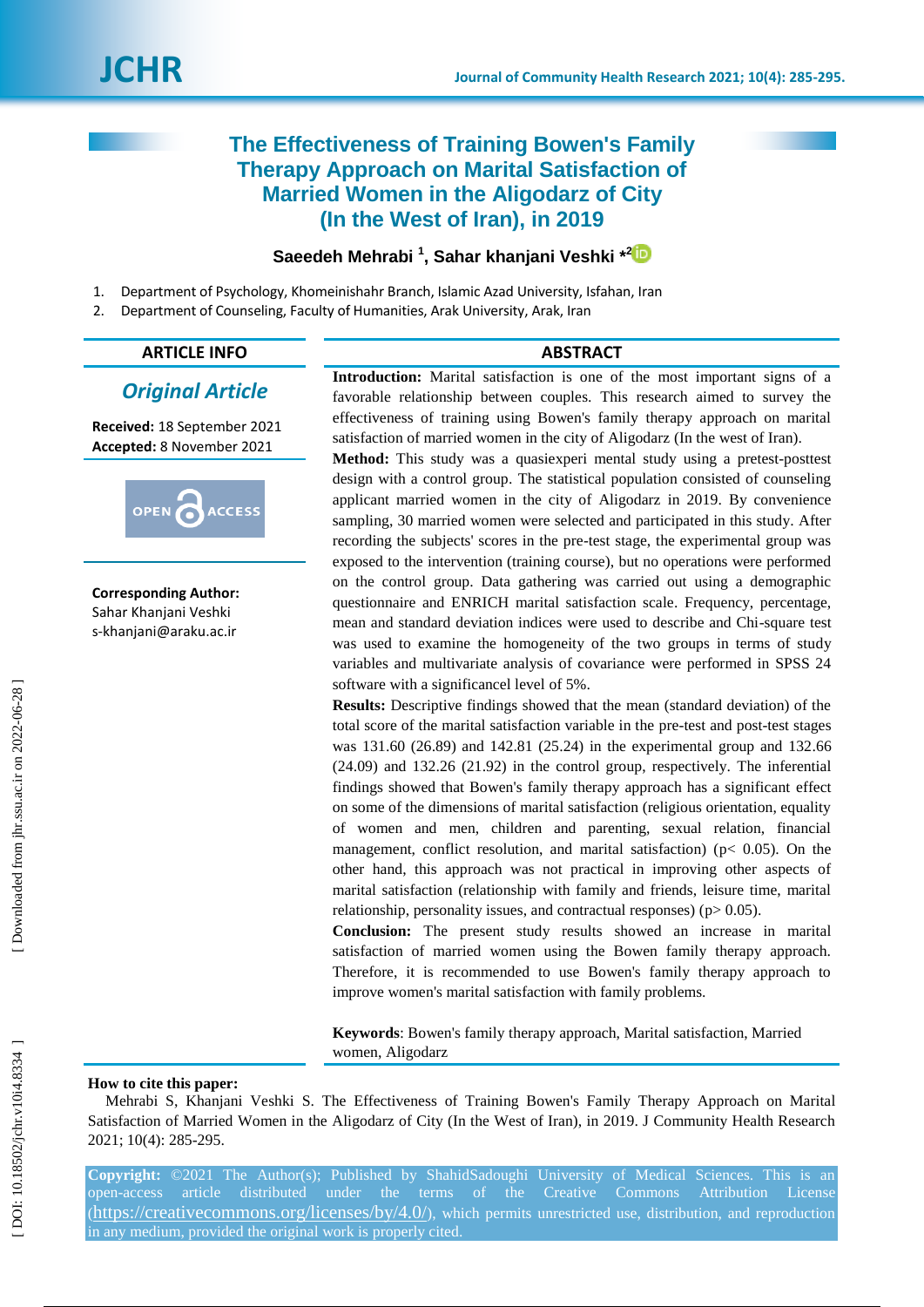#### **Introduction**

As modern society has become complicated and rapidly been changing, the family was exposed to various issues while experiencing continuous dynamics between the society and family members(1). The emotional and psychological health of society depends on the family's health which in turn depends on the continuity and health of the relationship between husband and wife(2) . One of the factors affecting the health of families in marital satisfaction is weakness in marital satisfaction, or lack of success in marriage affecting the mental well -being of couples and can also endanger the survival of the family(3) .

Marital status is defined as the interest of couples in each other and their positive attitude toward marital life, which can depend on personal factors, communication, conflict resolution, financial management, leisure activities, sexual relations, childcare, equity, or religious roles orientation (4).

Marital satisfaction is the primary goal of any marriage, and couples wish to have the highest satisfaction in their marital lives(5). Accordingly, conformity between one's expectations and one's experiences in life was defined as marital satisfaction. According to this definition, marital satisfaction exists when one's situation in marital life is similar to the expected conditions. Marital satisfaction is a situation in which couples have high levels of happiness and satisfaction from their marriage and each other (6). Furthermore, marital satisfaction is one of the concepts that can influence the presence or absence of marital problems. In other words, marital satisfaction is directly related to conflict and incompatibility in marriage. It means that incompatibility increases with an increase in conflict between couples, resulting in higher levels of dissatisfaction (7). Dissatisfaction after the marriage has adverse effects on psychosocial interactions between couples and the development of children and adolescents in that family. For example, studies show that 39% of criminal adolescents held in "Iran's Correction and Rehabilitation Center" belong to damaged families (8). Some researchers believe that the history of marital conflict and dissatisfaction in parents can affect the marital satisfaction of their children (9).

Bowen's family therapy model is one of the first and most important models that evaluate people in their families' context. Bowen's theories, as one of the most important figures in this field, make up the basis of many of current trends in family therapy. Bowen is the founder of family systems theory which considers family as a single emotional unit and a web of relations that can be better understood in history or several generations. Bowen's therapy is a bridge between psychotherapy approaches and system theory based]. Bowen's theory plays an important role in developing theoretical and clinical studies in the field of family therapy $(10)$ . This theory consists of eight intertwined concepts: self-differentiation, differentiation, Nuclear family emotional systems, family projection processes, emotional separation, multigenerational transfer process, siblings' role, and social retreat (11) .

Furthermore, Bowen's theory is a comprehensive explanation of the family as an emotional system. The core of this theory are concepts such as triangulation, family projection process, emotional separation, and multigenerational transfer process. These concepts explain some of the methods used in families to show fusion or differentiation responses (12). Bowen believes that acute anxiety exists during one's entire life and that this anxiety has both physical and psychological aspects. Low levels of anxiety indicate that there are no significant problems between people or families. In these cases, the emotional system of the family is stable (13) . Bowen's family therapy approach is one of the approaches used to decrease family problems. In this therapy, it is assumed that the past can affect the present and is, in fact, still "alive." Past is the emotional response of the present which can be inherited from one generation to the next. Therefore, Bowen's approach in family therapy is also known as intergenerational therapy, and it is believed that his theory of family dynamics is the most comprehensive model of family systems (14). This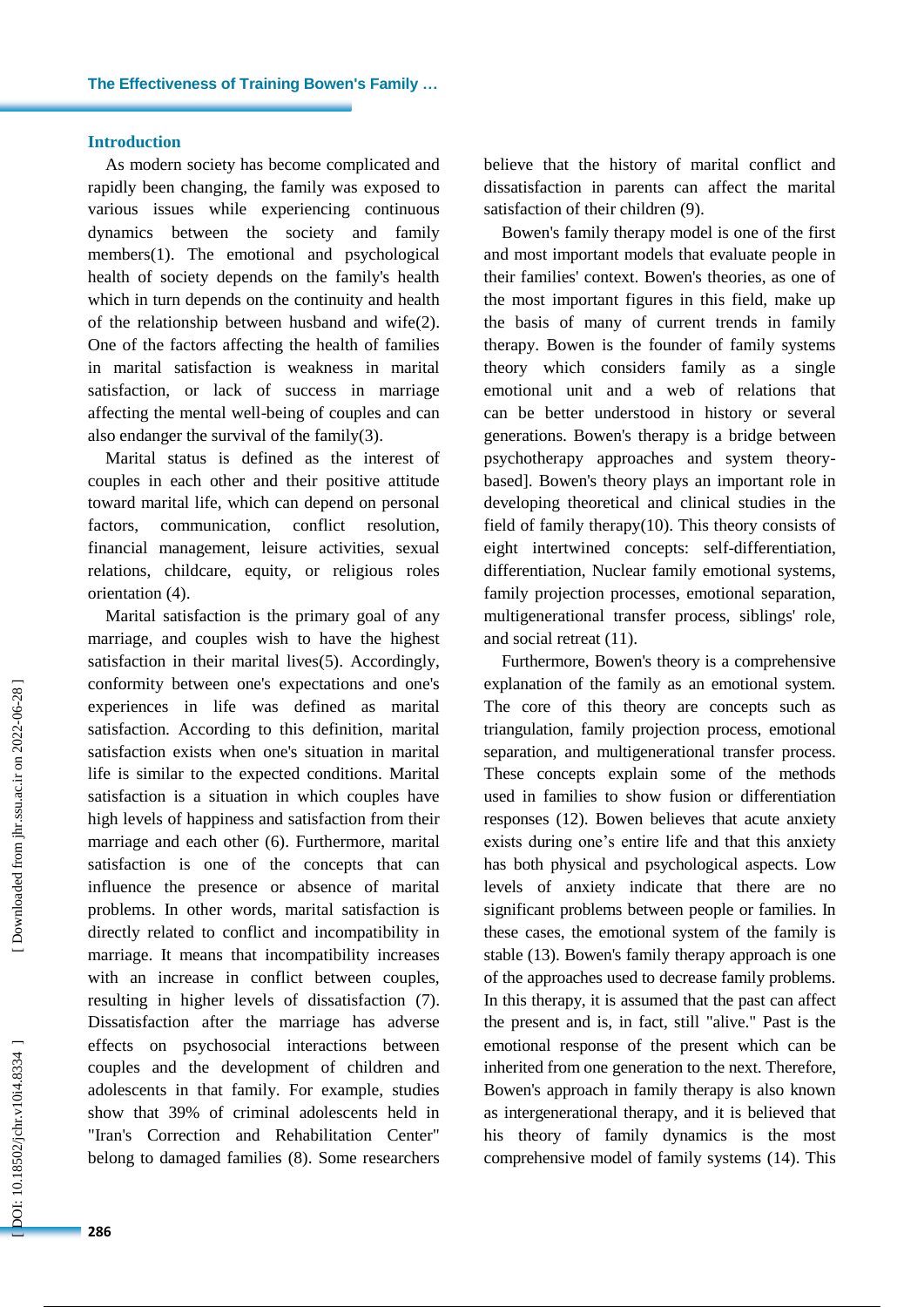approach is effective in reducing the symptoms caused by anxiety(15) , reducing exam anxiety and increasing self-efficiency(16), increased adaptation after divorce(17), improving initially incompatible schema(18), women's self-differentiation(19), and creation of other positive effects in behavior, moods, and lives of various individuals. In addition, many studies have been done in the field of marital satisfaction and its relationship with other variables such as self -efficacy (20, 21), quality of life (22, 23), perceived stress(22), and sexual satisfaction(24). However, no research has been done on the role of Bowen's therapeutic approach on the marital satisfaction of married women(25) .

Given the above and the importance of marital satisfaction in families' health and consequently in society's health, and due to the many problems that frequently occur between couples in today's complex world, the need to use appropriate therapeutic approaches is felt. Due to the high effectiveness of Bowen's approach in reducing crises in couples and given the fact that this method has rarely been used in Iran(19) , the current study aims to investigate the effect of Bowen's family therapy on marital satisfaction. In conclusion, according to the theoretical foundations and literature of the research, the research hypothesis is that "Bowen's family therapy approach has a significant effect on marital satisfaction of married women."

## **Method**

The research method was quasi experimental with pre -test, post -test, and control group design. The study population included all married women in Aligodarz city convenience sampling was used to select the research sample.

Based on our pilot study  $(n=5)$  The mean (standard deviation) score of Marital Satisfaction in the intervention and control groups were 145 (22) and 123(20), respectively. By considering the equal population ratio in the two groups  $(k=1)$ , the significance level 5% and the effect size equal to 1.04. Initial sample size was obtained 13 people.Taking into account the non -response rate equal to 15% of the final sample volume was equal to 15 people in each group .

$$
n_0 \ge \frac{(1+k)}{k} \frac{(z_{1-\frac{\alpha}{2}} + z_{1-\beta})^2}{d^2} + \frac{z_{1-\frac{\alpha}{2}}^2}{2(1+k)};
$$
  
\n
$$
k = 1, \ \alpha = 0.05, d = 1.046 \Rightarrow n_0 \ge 13
$$
  
\n
$$
n \ge \frac{n_0}{1-0.15} \to n \ge 15
$$

After selecting 30 individuals with inclusion criteria, they were randomly divided into two groups (15 individuals in the experiment group and 15 in the control group) using a simple randomization method .

It should be noted that random substitution of subjects in each group was done by the simple randomization method. In the first stage, both groups were asked to answer the questionnaire in a pre -test. After recording the subjects' scores in the pre -test stage, the experimental group was exposed to the independent variable, but no operations were performed on the control group. Inclusion criteria in this study included: Married women living in Aligodarz city, with a minimum of high school education, lack of participation in simultaneous therapy sessions, and having at least two years of married life. Exclusion criteria included absence for more than three sessions, lack of finishing assignments, and desire for continued participation in the study. A demographic information questionnaire was used to gather the demographic information of the participants. This questionnaire investigated specifications such as age, length of the marriage, number of children, and participants' education level.

The marital satisfaction questionnaire was first introduced by Olson in 1989. This measure is a 115 -item scale used to measure potential problematic contexts or identify strong and productive areas of marital relations. Furthermore, this measure is a valid tool for various studies regarding marital satisfaction. Enrich Marital Satisfaction Scale consists of 12 subscales. The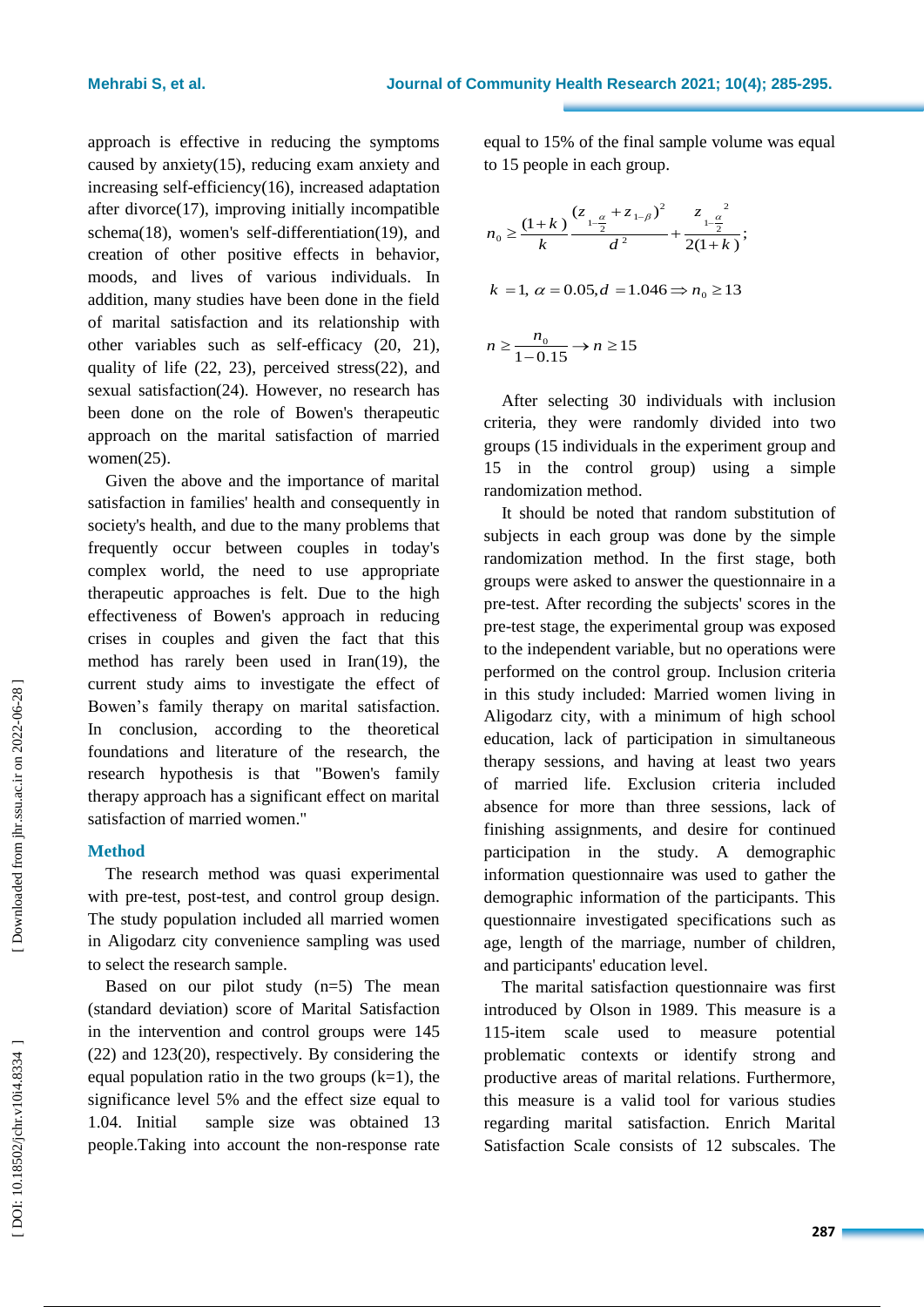first scale contains five items, while the other scales have ten items each. The subscales in this questionnaire include idealistic distortions (items 1 to 5), marital satisfaction (items 6 to 15), personality factors (items 16 to 25), relation (items 26 to 35), conflict resolution (items 36 to 45), financial management (items 46 to 55), leisure activities (items 56 to 65), sexual relationship (items 66 to 75), children and childcare (items 76 to 85), family and friends (items 86 to 95), equity of roles (items 96 to 105) and religious orientation (items 106 to 115). The first subscale of "idealistic distortion" measures the desire of the participants to provide unconventional answers. A five -point Likert scale is used to score the 115 -item Enrich questionnaire used in Iran. These choices include "very high", "high", "medium", "low" and "very low", except for questions 96 to 105 which use "always", "sometime", "unsure", "rarely" and "never". For reliability, Cronbach's alpha coefficient for Enrich questionnaire was calculated

in the report by Olson, Furnier, and Drachmann (1989) for subscales of idealized distortion, marital satisfaction , personality problems, communication, conflict resolution, financial management, leisure activities, sexual relations, children and childcare, family and friends, and equity of roles and was equal to 0.9, 0.81, 0.73, 0.68, 0.75, 0.74, 0.48, 0.77, 0.72 and 0.71, respectively. For validity, the correlation coefficient for Enrich scale was between 0. 61 to 0.73 with family satisfaction scales and 0.62 to 0.76 with live satisfaction scales, indicating suitable structural validity(26) .

#### **Educational intervention**

Session guidelines and techniques thought in eight therapy sessions were determined based on Bowen's family therapy approach. According to Table 1, session curriculums for Bowen's family therapy approach were extracted based on the study by Saba Asadi (2014) and are as follows (18).

**Table 1 .** Summarizes the content of the session shed by Bowen's Family Therapy Approach

| <b>Session</b> | Main goal                                                                      | Content                                                                                                               | <b>Assignments</b>                                                   |
|----------------|--------------------------------------------------------------------------------|-----------------------------------------------------------------------------------------------------------------------|----------------------------------------------------------------------|
| First          | Familiarity and<br>communication                                               | Communication, commitment for<br>participation, individuality, pre-test                                               | Determination of negative<br>emotions                                |
| Second         | Separation from others                                                         | Self-differentiation, the relation between<br>self-differentiation and life problems                                  | Personal view regarding<br>individuality                             |
| Third          | Familiarity with destructive<br>relations                                      | Trigonometry and triangulation, the effects<br>of triangulation, confronting triangulation                            | Determination of<br>individuality level in graphs<br>and its effects |
| Fourth         | Revealing emotional<br>relationship system                                     | Family's emotional system, the effect of<br>emotional system on individuality                                         | Type, length, effect, and<br>solution of trigonometry                |
| Fifth          | Familiarity with<br>intergenerational transfers                                | Family's emotional system, the effect of<br>emotional system on individuality                                         | Evaluation of emotional<br>system                                    |
| Sixth          | Determining the<br>disconnection of emotional<br>relations according to others | Emotional disconnection, the effect of<br>emotional disconnection in marital relations                                | The role of siblings                                                 |
| Seventh        | Notification regarding<br>intergenerational transfers                          | The intergenerational transfer process,<br>generational determination method, method<br>of transfer for individuality | List of emotional<br>disconnection behaviors                         |
| Eight          | Final session                                                                  | Summary, review, conclusion, post-test                                                                                | Practicing various skills                                            |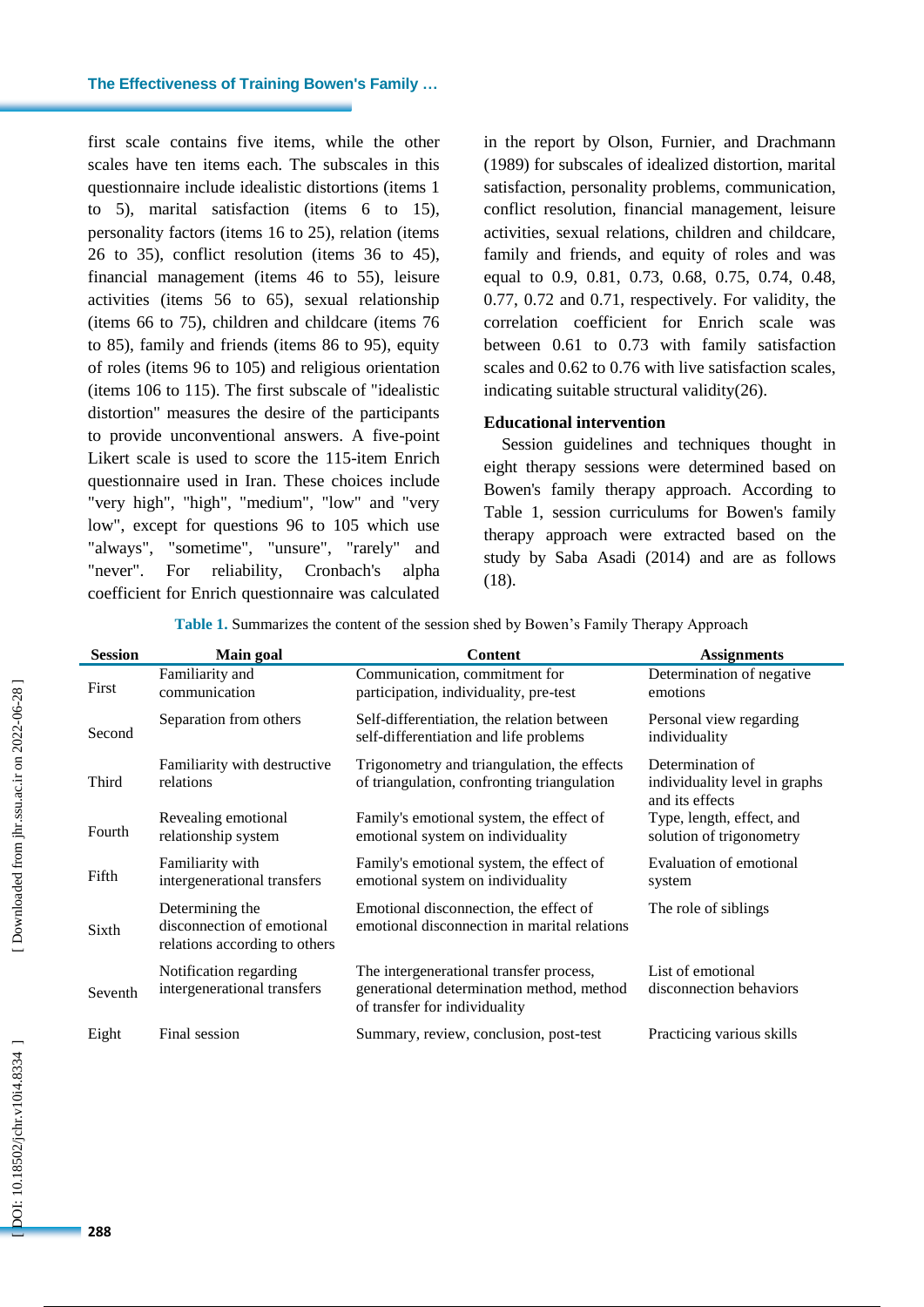Descriptive statistics were calculated based on mean, standard deviation, frequency and percentage. To check homogeneity of two groups based o n demographic variables chi -square test were used To controlling pretest effect multivariate analysis of covariance (MANCOVA) were used. So that the independent variable was the type of

treatment (Bowen's Family Therapy). Also, pre test scores were considered as covariate variable . All statistical analys es were done in SPSS 24, and significant level was considered as 0.05.

## **Results**

|                   | <b>Levels</b>     |    | <b>Intervention</b> | Control        |               |      |  |
|-------------------|-------------------|----|---------------------|----------------|---------------|------|--|
| <b>Variables</b>  |                   | N  | $\frac{6}{6}$       | N              | $\frac{0}{0}$ | p    |  |
|                   | $25 - 30$         | 3  | 20                  | $\overline{2}$ | 13.33         |      |  |
| Age               | $30 - 35$         | 5  | 33.33               | 4              | 26.66         | 0.75 |  |
|                   | $35 - 40$         |    | 46.67               | 9              | 60            |      |  |
|                   | $1 - 4$           | 2  | 13.33               | 3              | 20            |      |  |
| Marriage history  | $4 - 8$           | 3  | 20                  | 4              | 26.66         | 0.71 |  |
|                   | $8 - 12$          | 10 | 66.67               | 8              | 53.34         |      |  |
| Number of         | $\leq$            | 6  | 40                  | 5              | 33.30         |      |  |
| children          | $2 - 4$           | 9  | 60                  | 10             | 66.67         | 0.69 |  |
|                   | Less than diploma | 4  | 26.66               | 3              | 20            |      |  |
| Educational level | Diploma           | 10 | 66.67               | 11             | 73.34         | 0.78 |  |
|                   | Bachelor/MSc/PhD  |    | 6.67                | $\overline{2}$ | 13.33         |      |  |

#### **Table 2.** Comparing two groups based on baseline characteristics

**Table 3 .** Descriptive findings regarding marital satisfaction for experiment and control groups

| Pretest<br>Post test<br>Pretest<br>Post test | 131.6(26.89)<br>142.8(25.24) | 132.66(24.09)<br>132.26(21.92)* |
|----------------------------------------------|------------------------------|---------------------------------|
|                                              |                              |                                 |
|                                              |                              |                                 |
|                                              | 11.80(4.03)                  | 12.86(4.53)                     |
|                                              | 14.26(3.89)                  | 12.53(4.20)                     |
| Pretest                                      | 6.06(2.90)                   | 6.2(1.74)                       |
| Post test                                    | 7.86(2.59)                   | 6.4(1.88)                       |
| Pretest                                      | 12.21(3.83)                  | 13.2(1.85)                      |
| Post test                                    | 12.86(2.23)                  | 12.46(2.55)                     |
| Pretest                                      | 9.53(2.58)                   | 10.01(3.58)                     |
| Post test                                    | 11.4(2.44)                   | 9.93(3.28)                      |
| Pretest                                      | 13.4(3.13)                   | 13.13(3.02)                     |
| Post test                                    | 15.01(2.95)                  | $12.6(3.04)^*$                  |
| Pretest                                      | 12.4(3.20)                   | 12.61(3.22)                     |
| Post test                                    | 13.6(2.41)                   | 13.01(3.31)                     |
| Pretest                                      | 9.66(2.46)                   | 9.73(2.57)                      |
| Post test                                    | 11.33(2.25)                  | 10.1(3.04)                      |
| Pretest                                      | 12.66(3.19)                  | 12.46(3.11)                     |
| Post test                                    | 15.01(3.31)                  | $12.06(3.71)*$                  |
| Pretest                                      | 7.61(2.77)                   | 6.66(2.64)                      |
| Post test                                    | 9.13(2.87)                   | $7.21(2.45)^*$                  |
| Pretest                                      | 7.41(3.31)                   | 7.66(2.99)                      |
| Post test                                    | 7.81(3.36)                   | 7.82(2.59)                      |
| Pretest                                      | 20.26(4.58)                  | 19.66(5.57)                     |
| Post test                                    | 22.61(4.54)                  | $19.41(4.99)*$                  |
| Pretest                                      | 8.21(2.91)                   | 8.66(1.79)                      |
| Post test                                    | 9.82(3.02)                   | 8.86(2.44)                      |
|                                              |                              |                                 |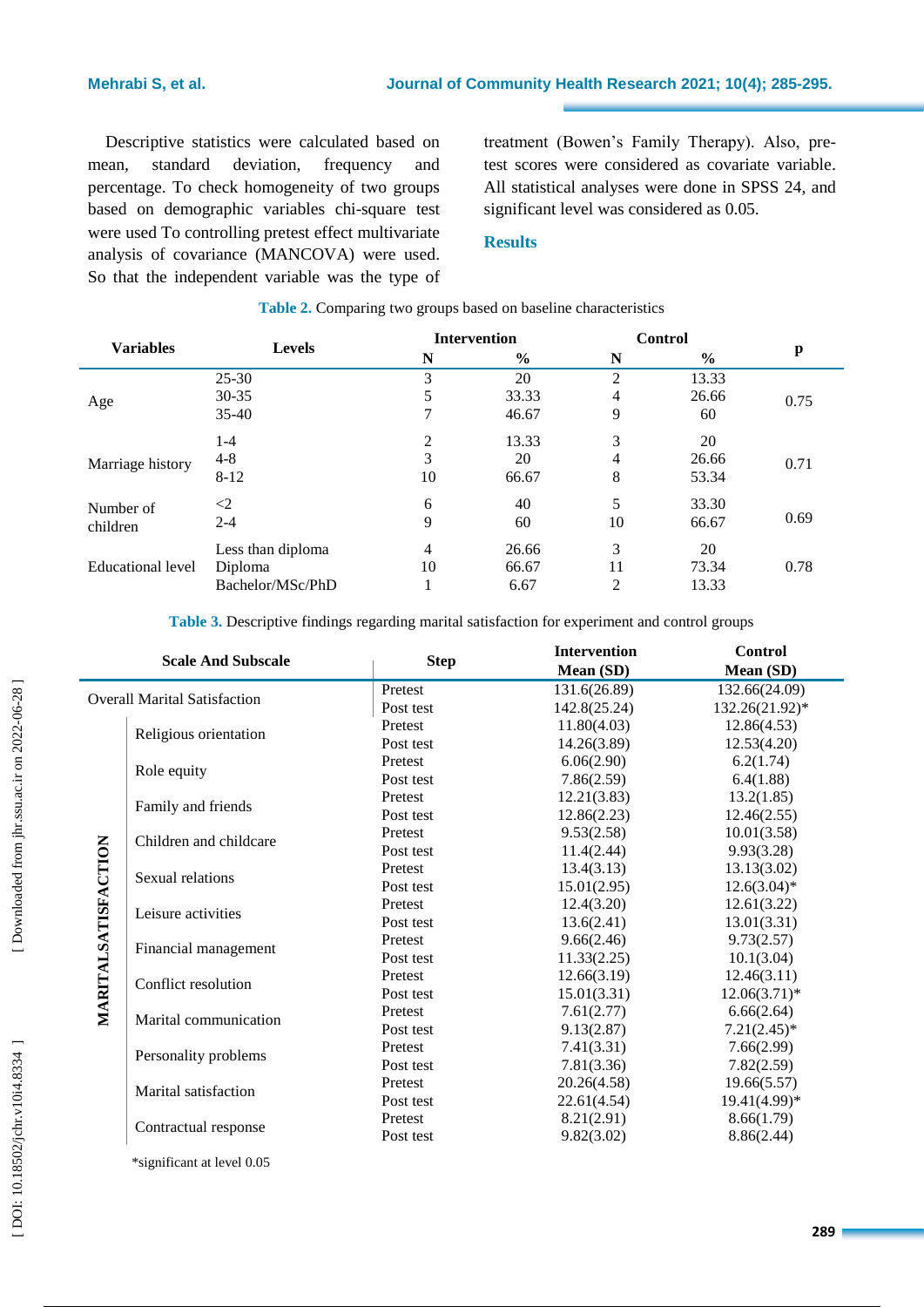A total of 30 people participated in the study, of which 53.33% (16 people) in the age group of 35 to 40 years, 60% (18 people) in the history of marriage between 8 -12 years, 50% (15 people), the number of children between 2 to 4 and the level Education 73.33% (22 people) had a diploma. The results of Chi -square test showed that the two groups were homogeneous in terms of demographic variables  $(table 2) (p > 0.05)$ .

Table 3 shows the raw scores before and after the intervention in two groups. Results of multivariate analysis of covariance (MANCOVA) were presented in table 4 .

According to the study of khammar et al.2020 (27), the MANCOVA model assumptions including the normality of the distribution of the response variable were confirmed (p=0.388). The previous measurement (pre intervention) was entered into the model as a covariate. There was a significant linear relationship between the dependent variable and the covariate  $(r=0.78, p=0.01)$ . Variances in two groups were homogeneous (p=0.61). Independent variables had no relation with covariate (p>0.05).

| Table 4. Covariance analysis results for the effect of Bowen's family therapy on different dimensions |  |
|-------------------------------------------------------------------------------------------------------|--|
| of marital satisfaction                                                                               |  |

| <b>VARIABLE</b>                     | <b>SOURCE</b> | D F         | <b>MS</b> | $\mathbf{F}$ | P    | <b>ETA</b> | <b>POWER</b> |
|-------------------------------------|---------------|-------------|-----------|--------------|------|------------|--------------|
|                                     | Group         | 1           | 19/03     | 27/28        | 0/01 | 0/63       |              |
| Religious Orientation               | Error         | 16          | 1/06      |              |      |            | 0/99         |
|                                     | Group         | 1           | 9/87      | 10/92        | 0/01 | 0/40       | 0/87         |
| Role Equity                         | Error         | 16          | 0/89      |              |      |            |              |
|                                     | Group         | 1           | 4/55      | 1/86         | 0/19 | 0/10       | 0/25         |
| Family And Friends                  | Error         | 16          | 2/44      |              |      |            |              |
|                                     | Group         | 1           | 28/13     |              | 0/01 | 0/39       | 0/86         |
| Children And Childcare              | Error         | 16          | 2/71      | 10/37        |      |            |              |
|                                     | Group         | 1           | 18/91     | 13/38        | 0/01 | 0/45       | 0/92         |
| <b>Sexual Relations</b>             | Error         | 16          | 1/41      |              |      |            |              |
| Leisure Activities                  | Group         | 1           | 5/40      | 1/97         | 0/17 | 0/11       | 0/26         |
|                                     | Error         | 16          | 2/73      |              |      |            |              |
|                                     | Group         | 1           | 16/89     | 11/47        | 0/01 | 0/41       | 0/88         |
| <b>Financial Management</b>         | Error         | 16          | 1/47      |              |      |            |              |
| <b>Conflict Resolution</b>          | Group         | 1           | 23/18     |              | 0/01 | 0/49       | 0/96         |
|                                     | Error         | 16          | 1/46      | 15/80        |      |            |              |
| <b>Marital Communication</b>        | Group         | 1           | 3/56      | 2/06         | 0/17 | 0/11       | 0/27         |
|                                     | Error         | 16          | 1/72      |              |      |            |              |
|                                     | Group         | 1           | 0/17      | 0/07         | 0/78 | 0/01       | 0/06         |
| <b>Personality Problems</b>         | Error         | 16          | 2/30      |              |      |            |              |
|                                     | Group         | $\mathbf 1$ | 27/36     | 7/32         | 0/02 | 0/31       | 0/72         |
| <b>Marital Satisfaction</b>         | Error         | 16          | 3/37      |              |      |            |              |
|                                     | Group         | 1           | 7/96      | 2/55         | 0/13 | 0/13       | 0/32         |
| <b>Contractual Response</b>         | Error         | 16          | 3/12      |              |      |            |              |
|                                     | Group         | 1           | 1052/68   | 16/01        | 0/01 |            | 0/38         |
| <b>Overall Marital Satisfaction</b> | Error         | 16          | 65/01     |              |      | 0/01       |              |

\* p< 0.05 was used as the significant level (MANCOVA test)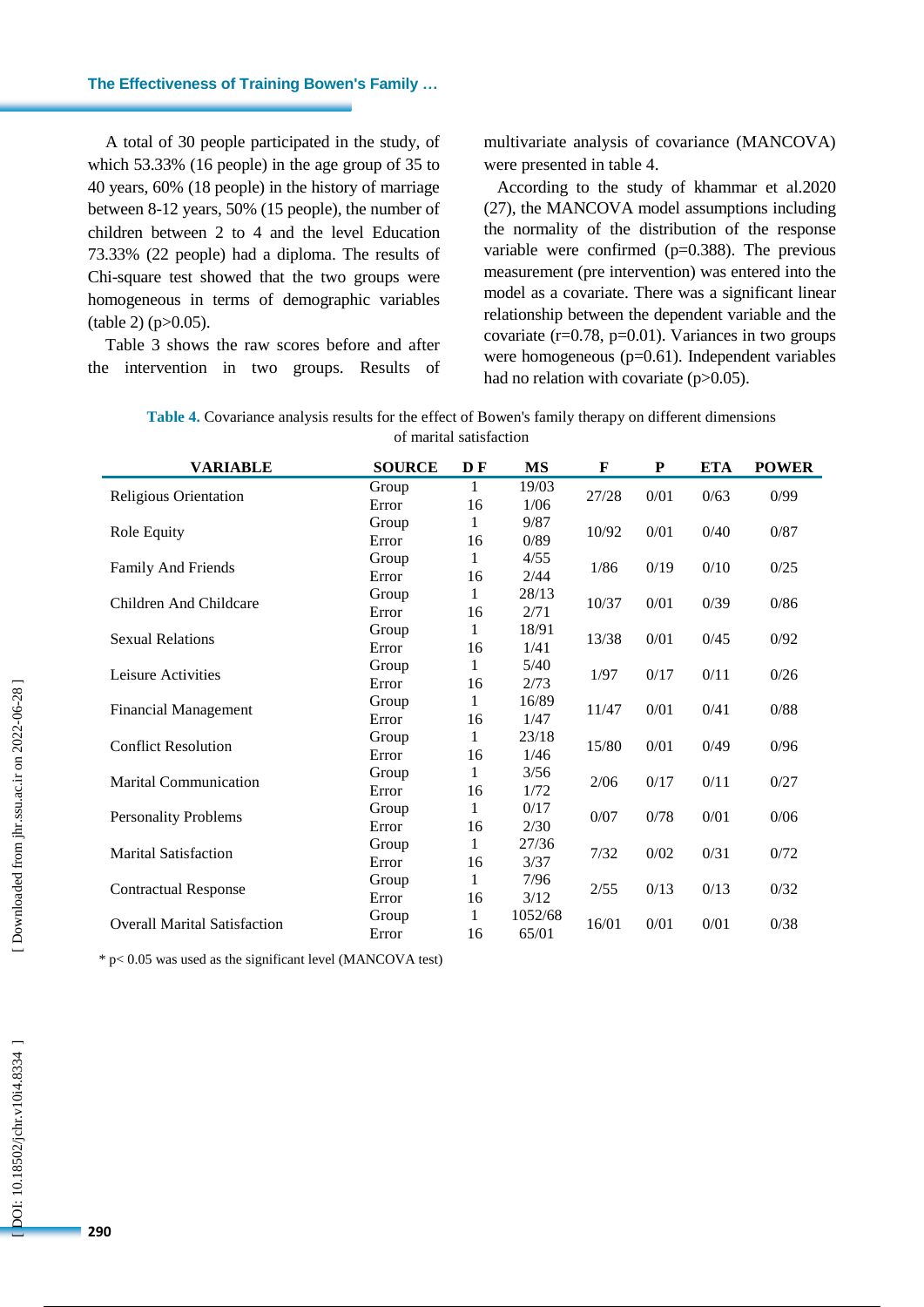|                     | <b>Marital Satisfaction</b> | Post test | 145.2(18.33) | 133.1719.17      |
|---------------------|-----------------------------|-----------|--------------|------------------|
| MARITALSATISFACTION | Religious orientation       | Post test | 13.12(2.88)  | 11.89(3.89)      |
|                     | Role equity                 | Post test | 8.14(2.11)   | 6.78(1.33)       |
|                     | Family and friends          | Post test | 11.39(3.14)  | 11.05(2.52)      |
|                     | Children and childcare      | Post test | 12.33(1.89)  | 10.35(3.14)      |
|                     | Sexual relations            | Post test | 16.11(2.14)  | 12.61(3.04)      |
|                     | Leisure activities          | Post test | 13.6(2.41)   | 13.01(3.31)      |
|                     | Financial management        | Post test | 11.41(2.25)  | 10.1(3.04)       |
|                     | Conflict resolution         | Post test | 15.01(3.31)  | 11.03(3.71)      |
|                     | Marital communication       | Post test | 10.29(2.87)  | $7.35(2.14)^{3}$ |
|                     | Personality problems        | Post test | 7.33(3.44)   | 7.88(2.51)       |
|                     | Marital satisfaction        | Post test | 23.14(4.54)  | 19.65(3.75)      |
|                     | Contractual response        | Post test | 9.88(3.02)   | 8.08(1.13)       |
|                     |                             |           |              |                  |

**Table 5.** Adjusted mean after intervention

Results of MANCOVA were presented in table 4. According to table 4 MANCOVA results showed that Intervention was significant in all Dimensions except . Family and Friends, Leisure Activities, Marital Communication, Personality Problems, Marital Satisfaction, and Contractual Response. The adjusted mean after removing the covariate effect are presented in Table 5.

### **Discussion**

The results indicate that Bowen's family therapy has been effective in improving marital satisfaction. It means that the use of Bowen's family therapy has improved marital satisfaction, which is similar to the results in the study by Mohammadi (19), which showed that self-differentiation approach training could significantly increase self-differentiation marital satisfaction. In the therapeutic self -differentiation approach, people rely on their abilities by interacting appropriately with the environment. As a result, it can be said that people who learn to communicate well and effectively with others can increase their ability to manage their emotions, solve social problems, and marital satisfaction. Eftekhari (28), in another study, showed that there is a significant and positive correlation between individuality level and marital satisfaction. Furthermore, Mantizadeh (29) also showed a positive and significant correlation between individuality level and marital satisfaction, with couples with higher levels of individuality showing higher marital satisfaction.

145.2(18.33) 133.1719.17)\*  $13.12(2.88)$  11.89(3.89)  $8.14(2.11)$  6.78(1.33)  $11.39(3.14)$  11.05(2.52)  $12.33(1.89)$  10.35(3.14)  $16.11(2.14)$   $12.61(3.04)$ \*  $13.6(2.41)$  13.01(3.31)  $11.41(2.25)$  10.1(3.04)  $15.01(3.31)$   $11.03(3.71)$ \*  $10.29(2.87)$   $7.35(2.14)$ \*  $\begin{array}{ll}\n 23.14(4.54) \\
9.88(3.02) \\
\end{array}$   $\begin{array}{ll}\n 19.65(3.75)^* \\
8.08(1.13)\n \end{array}$ 

Another reason for Bowen's family therapy approach's effectiveness on marital satisfaction is that this theory is based on self -differentiation. Self-differentiation is a mental and emotional capacity that results in flexibility and rational actions when faced with anxiety. People with low sel f-differentiation, whose actions are more influenced by emotions, are easier to get excited and might have hasty reactions to other people. These people are likely to involve a third party in their conflicts with their spouse creating what is known as a triangle by Bowen(11). Therefore, the current study results can negatively affect anxiety and stress on physical health.

Regarding the results of the current hypothesis in the case of religious orientation, it can be said that one of the most important factors in selecting a spouse is their beliefs. Furthermore, the results provided by Shakibaei (17) indicated that Bowen's family therapy results in improved children and childcare. On the other hand, emotional involvement results in projection in families where parents transfer their low individuality levels to their most talented children, the center of attention. Taherian (30) investigations showed that increased individuality and sexual activity could increase marital satisfaction levels. Furthermore, Jamali Motlagh's (31)results explicated a positive and significant relationship between sexual performance and dimensions of individuality with marital satisfaction. Regarding Bowen's family therapy's effect on decreasing sexual problems, it can be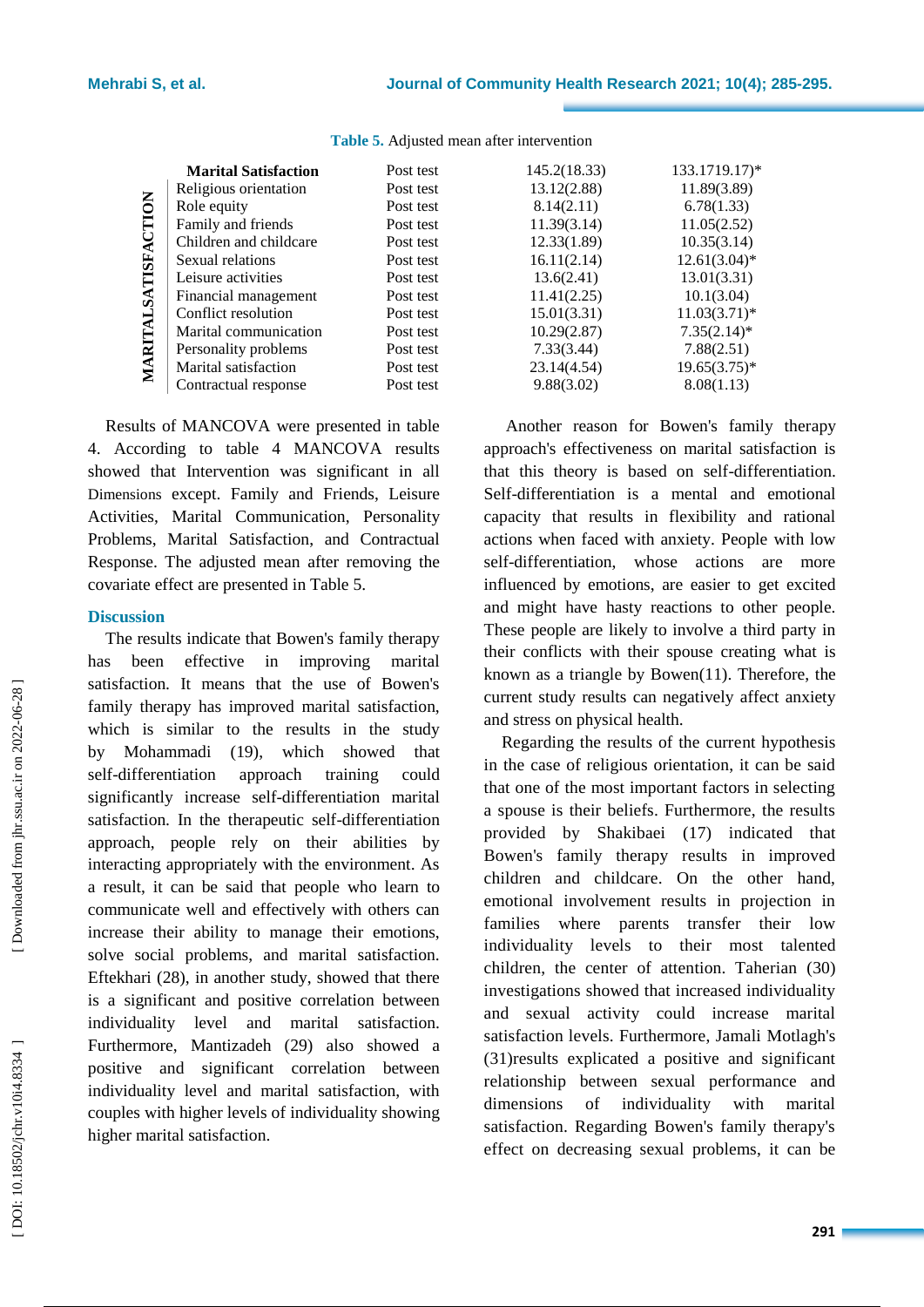said that sexual relations are often focused on the existence of sexual relations, satisfaction time,

and the quality of sexual relations. The results of the current study in the financial management dimension can be said that by increasing awareness regarding roles and abilities of each other, couples can achieve reasonable, logical, and realistic expectations regarding their financial situation, which results in marital satisfaction. The study conducted by Namjouyan Shirazi (32) showed a significant relationship between dimensions of self -differentiation and marital conflicts. In contrast, the study by ShiekhZadeh (33)indicated that training in Bowen's self-differentiation results in decreased marital conflict and increased individuality in the experiment group compared to the control group. The results of Yesliani (34) revealed that Bowen's self-differentiation effectively decreases marital conflicts among women in Najafabad. The current study results show that Bowen's family therapy is effective in reducing marital conflicts in the experiment group, which is similar to the results of previous studies. According to Bowen's model, it can be said that dependence occurs due to a lack of separation between emotions and cognition between couples and means that family members or couples will have an increased desire for concentrating on the outside and taking care of others. In therapy sessions, people learn to achieve a level of emotional impudence where it is possible to make logical decisions without being drowned in their emotions. Hence, relations with family and friends of the spouse if a family matter, not a personal and individual one, and decisions for increased and improved relations require agreement and cooperation of the other party. Since only women participated in therapy sessions in this study, the intervention failed to affect this factor.

Another factor in marital satisfaction is leisure activities. According to the study by Sanderson and Counter (35), people learn that spending their leisure time with their spouse and participating in recreational activities and planning for their leisure time can increase their satisfaction. In other words, when to individuals marry each other, despite being from different families; they must follow new and shared rules for their leisure activities. Regarding the current results about marital communication, it can be said that communication skills help people understand their level of emotional reactivity and change their behavior by creating an equilibrium between thoughts and emotions. Furthermore, healthier families have a larger tendency toward communication and discussion, resulting in mutual understanding among their members. It, in turn, improves their various psychological aspects and their psychological well Various studies have shown that families with better communication show less dissatisfaction(36). Since communication is a two -sided issue and only women were involved in the current study, the intervention failed to affect this factor.

On the other hand, non -detached individuals tend to melt in their relationship with their parents or remove themselves from these emotional attachments. It means that non -detached individuals are emotionally dependent on others and find it difficult to have independent thoughts, emotions, and actions. On the other hand, interviews with women have shown that most women have negative factors such as severe emotional attachments to parents in their personalities, which result in low self -esteem.

The majority of these personality traits are internalized during childhood and remain intact during adulthood. Suppose we accept that the basis of problems in couples is their personalities which are formed before their marriage. In that case, the emphasis must be on the identification of personality traits of each couple and their relations before marriage, especially with their original families. It can help people better understand their behaviors and prevent them from unconscious actions in their relationship with their spouse. If this process occurs automatically and couples learn not to use their old damaging internalized traits in their relationship with their spouse, then the level of dissatisfaction will decrease. However, sometimes these internalized traits are

OOI: 10.18502/jchr.v10i4.8334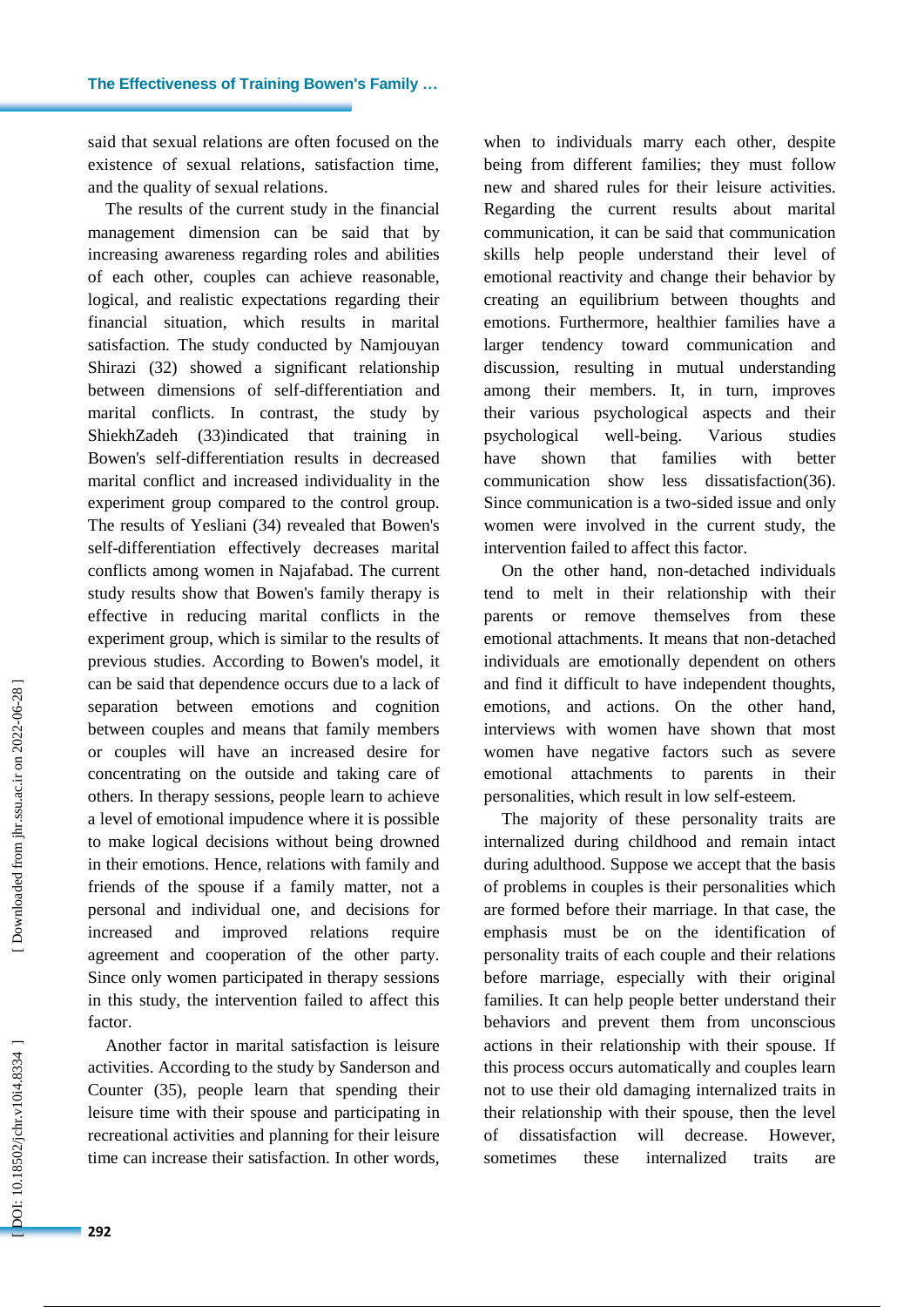unconscious, and people fail to predict and understand their own internalized traits due to defensive mechanisms and resistances. Therefore, education cannot affect these factors.

Regarding contractual response, it appears that this area is too general and requires further study. Furthermore, the items in Enrich questionnaire related to this area are fewer than other areas, and this small data size might result in wrong deductions in this area. Furthermore, since people focus more on themselves instead of other aspects of their marital lives during the use of techniques, Bowen's family therapy might fail to affect this dimension related to mutual understanding among couples. The main limitation of this study was the lack of follow -up investigation, which should be considered during the long -term generalization of these results. Also the impossibility of random sampling was one of the important limitations of this study due to the lack of cooperation of all members of the research community (divorced women). It is suggested that future studies use follow -up investigations and compare the results with the current study results. It is also suggested that the relationship between research variables and their findings be examined and validated separately based on demographic variables.

## **Conclusion**

The consultation method used in this study (Bowen's family therapy approach) is one of the most common consultation methods, and the results indicated the effectiveness of this approach. These results can support Bowen's family therapy approach to improve marital satisfaction and help prevent damage to families and its consequences through suitable consultation and timely interventions. Bowen, in this theory, emphasizes the role of the family's emotional system in health and quality of relations between people. He believes that the main source of chronic anxiety, psychological problems, and family conflicts resulting in a lack of marital satisfaction among couples is the family's emotional system. When women are placed in stressful situations, they often have a hard time separating their emotional and cognitive systems from others and show more emotional reactions toward their environment, resulting in lower satisfaction. This emotional reactivity results from an unsuitable family emotional system and is the core reason for all psychological and psychical problems. In Bowen's intervention, various therapy approaches such as triangulation, increased awareness about existing Trigonometry in families, improved the relations between family members, increased responsibility, reduced emotional distance (self -differentiation), and improved family environment. These factors can improve people's ability to accept hardships and deal with challenges, resulting in higher marital satisfaction. In general, in case of conflicts, Bowen's family therapy approach can be considered a suitable consultation method because this therapy aims to increase marital satisfaction, adapt to life changes, and reduce anxiety. Bowen's family therapy approach is based on the separation between emotions and logic and enables women to have the ability to solve problems and handle their illogical demands, which improves their marital satisfaction.

On the other hand, due to the increase in the number of conflicts referred to family consultation centers, such interventions should not be limited to critical situations; and instead, it is possible to use these approaches for prevention interventions. The current study results can inform relevant authorities regarding effective family therapy approaches applicable in consolation centers, crisis intervention centers, family courts, and social welfare organizations. Furthermore, the current study results show a significant difference between the marital satisfaction of women undergoing Bowen's family therapy and those who have not received this intervention.

## **Conflicts of interest**

The authors state that they had no conflicts of interest in this study.

## **Author's contribution**

All authors contributed to this project and article equally. All authors read and approved the final manuscript.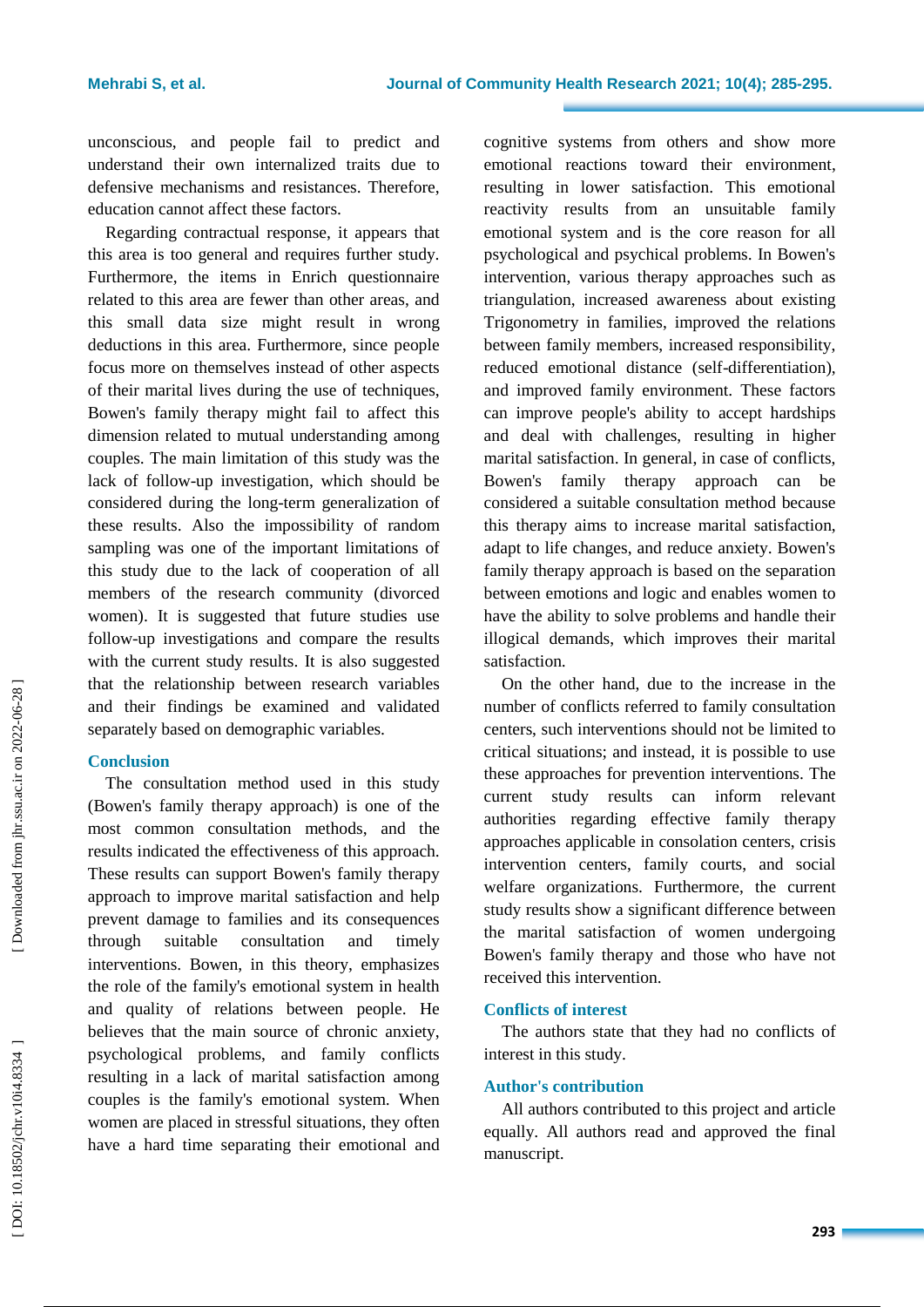#### **Ethical approval**

This article results from a master's degree dissertation in psychology with the code of ethics committee approved and the 18820706971007 registration code.

#### **Financial support and sponsorship**

The researchers themselves funded this study.

## **References**

1.Lim J, Lee S. The mediating effect of differentiation of self between the family of origin experiences and their marital satisfaction among Korean married women. International Information Institute (Tokyo) Information. 2017;20(3A):1667 -74.

Acknowledgments

Would like to thank all women participating in this study and staff members in the family consultation centers of Aligodarz county for their

**Researchers** 

cooperation.

- 2.Khatamsaz B, Forouzandeh E, Ghaderi D. Effectiveness of schema therapy on marital satisfaction and marital relationship quality in married women. International Journal of Educational and Psychological Researches. 2017;3(1):11.
- 3.Khodadadi S, Javad K, Azam G, et al. Develop a conceptual model of marital satisfaction in a healthy family context: based on cultural context. counseling culture and psychotherapy. 2019;11(41):27 -60[Persian].
- 4.Mohammadifar, Seifi MAa, al Me. The Relationship between Parents' Marital Satisfaction and Adolescent Behavioral Disorders. National Conference on New World Achievements in Education, Psychology, Law and Socio -Cultural Studies. 2017[Persian] .
- 5.Mahanian -Khameneh M, Borjali A, Salimizadeh M. Investigating the relation between emotional intelligence and marital satisfaction. Journal of Psychology. 2006;10(3) [Persian] .
- 6.Olia N. Investigating the effect of marital life enrichment on increased satisfaction of urban couples in Isfahan [Master Thesis]: Iran; 2006[Persian] .
- 7.Boustani -Pour E, Sanaei B, Kiamanesh E. Metanalysis of effect of cognitive behavioral patterns on treatment of marital problems. Journal of Consultation news and research. Journal of Medical Sciences. 2013;24(8):583 - 92[Persian] .
- 8.Navabi -Nejad Sh. Marriage consultation and family therapy. Tehran: Parents and Teachers' Association Publications. . edition t, editor 2007[Persian] .
- 9.Mirkheshti F. Investigating the relation between marital satisfaction and psychological welfare [Thesis]: Iran; 1996[Persian] .
- 10. Kerr M. E, Bowen M. FeAaboBtNYwWN. Family evaluation: An approach based on Bowen therapy. New York: w. W. Norton; 1998.
- 11. Goldenberg A, GoldenbergH. Family therapy. 13th edition ed. Tehran:Roshd publications2012.
- 12. Asa F. Investigating the effect of systemic family therapy based on Bowen's approach on reducing the damage caused by extramarital relationships in couples in Bandar Abbas city. University of Hormozgan 2016[Persian] .
- 13. Hossieni -Birjandi M.Theories and techniques in Family therapy. Tehran:Roshd publications 2011 [Persian] .
- 14. Bowen M. Family therapy in clinical practiceNew York: NY. USA.
- 15. Skowron E.A, Dendy A. K. Differentitation of self and attachment in adulthood: Relational correlates of effortful control. Journal of Contemporary Family Therapy: An International Journal. 2004;26( **4**):337 -57
- 16. Aghajani T, Shoughi B, Naeimi S. Evaluating the relation between self -differentiation training with exam anxiety and self-efficiency beliefs: Iran; 2012[Persian] .
- 17. Shakibaei T, Karami A, Esmaili M. Investigating the effect of self -differentiation training on reduced psychological problems in divorced women. Tehran: Educational Psychology. 2007;2(7):131 -51[Persian].
- 18. N Y. Comparing the effectiveness of two family -therapy approaches of schema therapy and Bowen's emotional therapy on divorce desire in divorce seekers. Journal of Psychological health principles. 2011;11(3):1-12[Persian].
- 19. Mohammadi M, Alibakhshi Z, Sedighi M. The effect of Self -differentiation Training Based on Bowen Theory on Women's Self-differentiation and Marital Satisfaction. Journal of Midwifery and Reproductive Health. 2019;7(4):1904 -11.